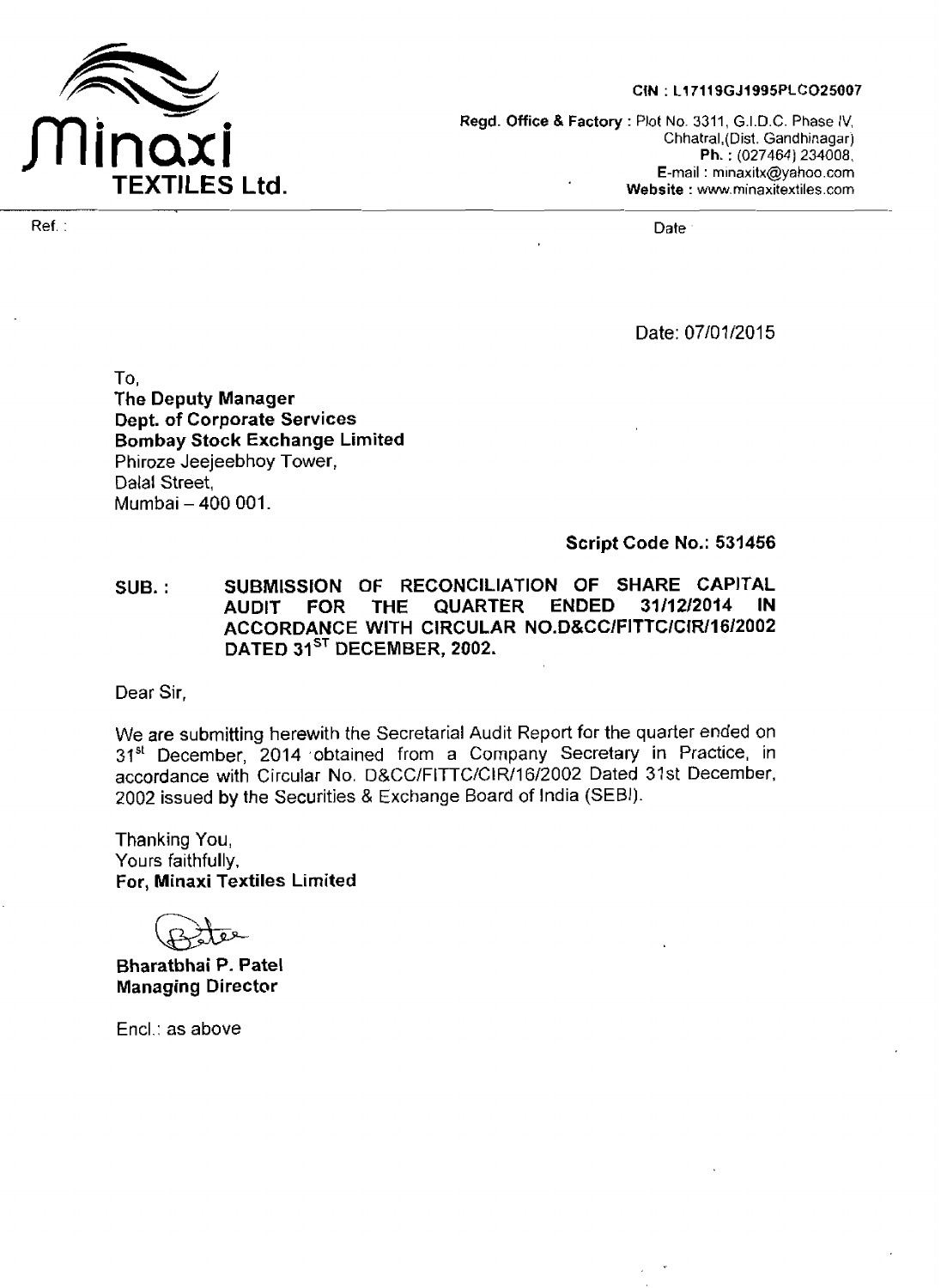

F- **904,** Titanium **City Centre,** 100 **ft. Anand Nagar Road, Near Indian** Oil **Petrol Pump, Satellite, Ahmedabad** - **38001** 5 **(0) 079-26934123 Mobile** : **<sup>09327002122</sup> E-mail** : **csashokppathakBgmail.com** 

## **RECONClLIATlON OF SHARE CAPX'I'AL AUDIT**

| ı.                | For Quarter Ended                                                                             | 31-12-2014                                                                                                                      |                                                                                             |  |
|-------------------|-----------------------------------------------------------------------------------------------|---------------------------------------------------------------------------------------------------------------------------------|---------------------------------------------------------------------------------------------|--|
| 2.                | <b>ISIN</b>                                                                                   | INE952C01028                                                                                                                    |                                                                                             |  |
| 3.                | Face Value                                                                                    | ₹.1/- each                                                                                                                      |                                                                                             |  |
| 4.                | Name of the Company                                                                           | <b>Minaxi Textiles Limited</b>                                                                                                  |                                                                                             |  |
| 5.                | Registered Office                                                                             | Plot No.3311, Unit No.2, G.I.D.C. Industrial Estate,<br>Phase-V, Village Chhatral (N.G.), Taluka: Kalol, Dist.:<br>Gandhinagar. |                                                                                             |  |
| 6.                | Correspondence Address                                                                        | Plot No.3311, Unit No.2, G.I.D.C. Industrial Estate,<br>Phase-V, Village Chhatral (N.G.), Taluka: Kalol, Dist.:<br>Gandhinagar. |                                                                                             |  |
| 7.                | Telephone & Fax Nos.                                                                          | (02764) 234008 / 234142                                                                                                         |                                                                                             |  |
| 8.                | Email Address                                                                                 | minaxitx@hotmail.com<br>ashokppathak@yahoo.com                                                                                  |                                                                                             |  |
| 9.                | Names of the Stock Exchange where the<br>Company's securities are listed                      | Bombay Stock Exchange Limited (BSE)                                                                                             |                                                                                             |  |
| 10.<br>11.        | <b>Issued Capital</b><br>Listed Capital (Exchange-wise) BSE                                   | Number of shares<br>61800000*<br>49416000                                                                                       | % of Total<br>100.00%<br>79.96%                                                             |  |
| 12.<br>13.<br>14. | Held in dematerialized form in CDSL<br>Held in dematerialized from<br><b>NSDL</b><br>Physical | 10185974<br>37264426<br>1965600                                                                                                 | 16.48%<br>60.30%<br>3.18%                                                                   |  |
| 15.               | Total No. of shares $(12+13+14)$                                                              | 49416000                                                                                                                        | 79.96%                                                                                      |  |
| 16.               | Reason for difference if any, between $(10&11)$ , $(10&15)$ , $(11&15)$                       |                                                                                                                                 | difference of<br>There is<br>a<br>12384000 shares in (10&11)<br>and $(10&15)$ as the shares |  |



**Contd** ...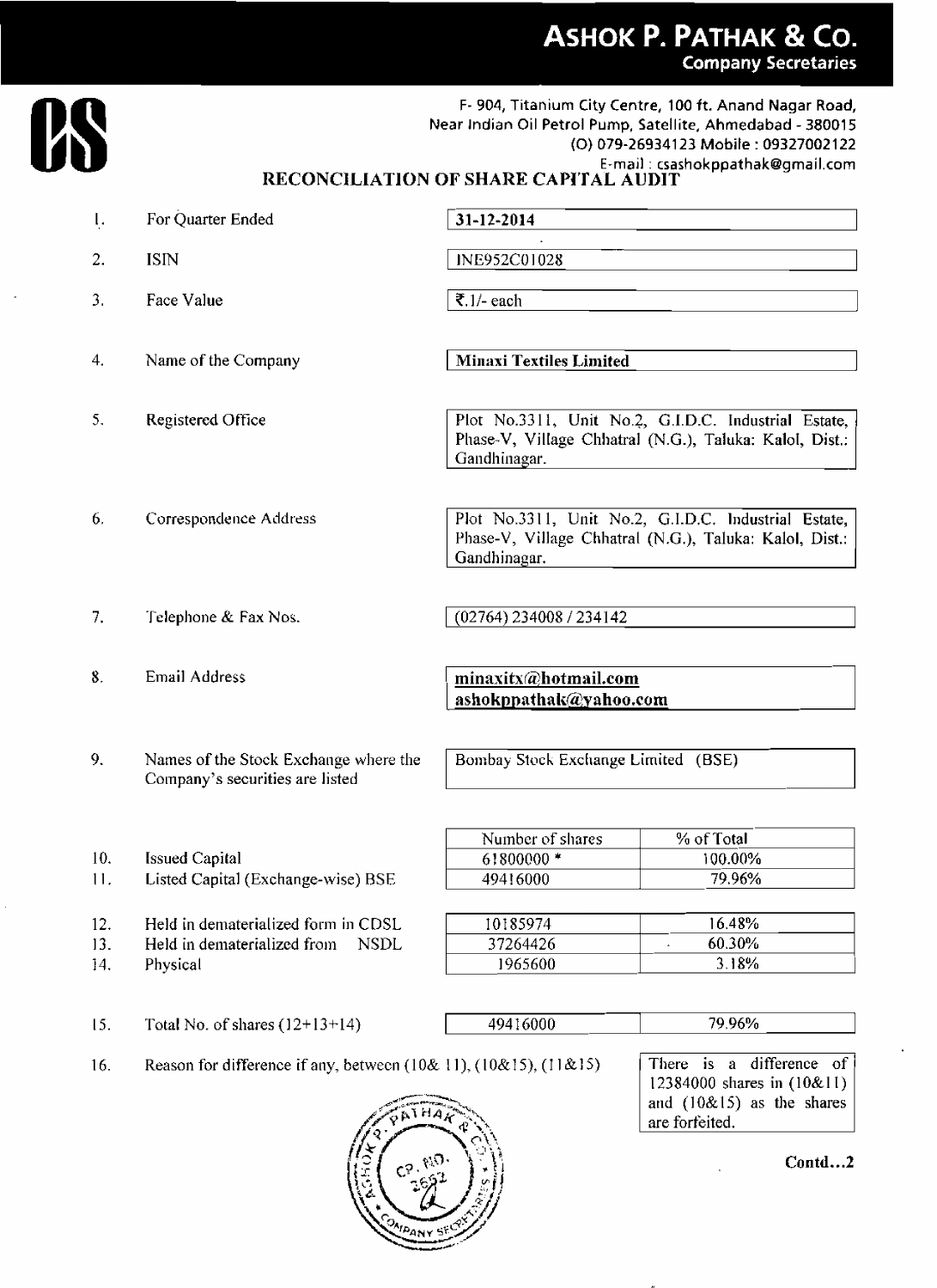

|                       |            |                                                                                                                             |                                                                                                                                                                                                                |                             |                      | <b>Company Secretaries</b>                              |  |  |
|-----------------------|------------|-----------------------------------------------------------------------------------------------------------------------------|----------------------------------------------------------------------------------------------------------------------------------------------------------------------------------------------------------------|-----------------------------|----------------------|---------------------------------------------------------|--|--|
|                       |            |                                                                                                                             | F-904, Titanium City Centre, 100 ft. Anand Nagar Road,<br>Near Indian Oil Petrol Pump, Satellite, Ahmedabad - 380015<br>(O) 079-26934123 Mobile: 09327002122<br>$M2$ $\mu$<br>E-mail: csashokppathak@gmail.com |                             |                      |                                                         |  |  |
| <b>Particulars</b>    | No. of     | 17. Certifying the details of changes in share capital during the quarter under consideration as per Table Show<br>Applied/ | <b>Listed</b> on                                                                                                                                                                                               | Whether                     | Whether              | In-principal                                            |  |  |
|                       | shares     | Not applied<br>for listing                                                                                                  | <b>Stock</b><br><b>Exchanges</b><br>(Specify<br>Names)                                                                                                                                                         | intimated to<br><b>CDSL</b> | intimated<br>to NSDL | approval<br>pending for<br><b>SE</b> (Specify<br>Names) |  |  |
| Rights                | Nil        | Nil                                                                                                                         | N.A.                                                                                                                                                                                                           | NA.                         | N.A.                 | N.A.                                                    |  |  |
| Bonus                 | <b>Nil</b> | Nil                                                                                                                         | N.A.                                                                                                                                                                                                           | N.A.                        | N.A.                 | N.A.                                                    |  |  |
| Preferential<br>Issue | Nil        | <b>Nil</b>                                                                                                                  | N.A.                                                                                                                                                                                                           | N.A.                        | N.A.                 | N.A.                                                    |  |  |
| <b>ESOPs</b>          | Nil        | Nil                                                                                                                         | N.A.                                                                                                                                                                                                           | N.A.                        | N.A.                 | N.A.                                                    |  |  |
| Amalgamation          | Nil        | Nil                                                                                                                         | N.A.                                                                                                                                                                                                           | N.A.                        | N.A.                 | N.A.                                                    |  |  |
| Conversion            | Nil        | Nil                                                                                                                         | N.A.                                                                                                                                                                                                           | N.A.                        | N.A.                 | N.A.                                                    |  |  |
| <b>Buyback</b>        | Nil        | Nil                                                                                                                         | N.A.                                                                                                                                                                                                           | N.A.                        | N.A.                 | N.A.                                                    |  |  |
| Capital<br>Reduction  | Nil        | Nil                                                                                                                         | N.A.                                                                                                                                                                                                           | N.A.                        | N.A.                 | N.A.                                                    |  |  |
| Forfeiture            | Nil        | Nil                                                                                                                         | N.A.                                                                                                                                                                                                           | N.A                         | N.A.                 | N.A.                                                    |  |  |
| Any Other             | Nil        | Nil                                                                                                                         | N.A.                                                                                                                                                                                                           | N.A.                        | N.A.                 | N.A.                                                    |  |  |

- 18. **Register of Members is updated (Yes/No)** If not, updated up to **which dale**
- 19. Reference of previous quarter with regards to excess dematerialized shares, if any
- 20. **Has the company resolved the matter mentioned in point no.19 above** in the current quarter? If not, reason why?

**21.** Mentioned the total no. of requests, if any, confirmed after 21 days and the total no. of request pending beyond 21 days with the reason for delay

| Total No.of demat requests    | No. of request | No. of shares | Reason for delay |
|-------------------------------|----------------|---------------|------------------|
| Confirm after 21 days         | Nil            | Nil           | Not applicable   |
| Pending for more than 21 days | Nil            | Nil           | Not applicable   |



Contd...3

**Yes** 



N.A.